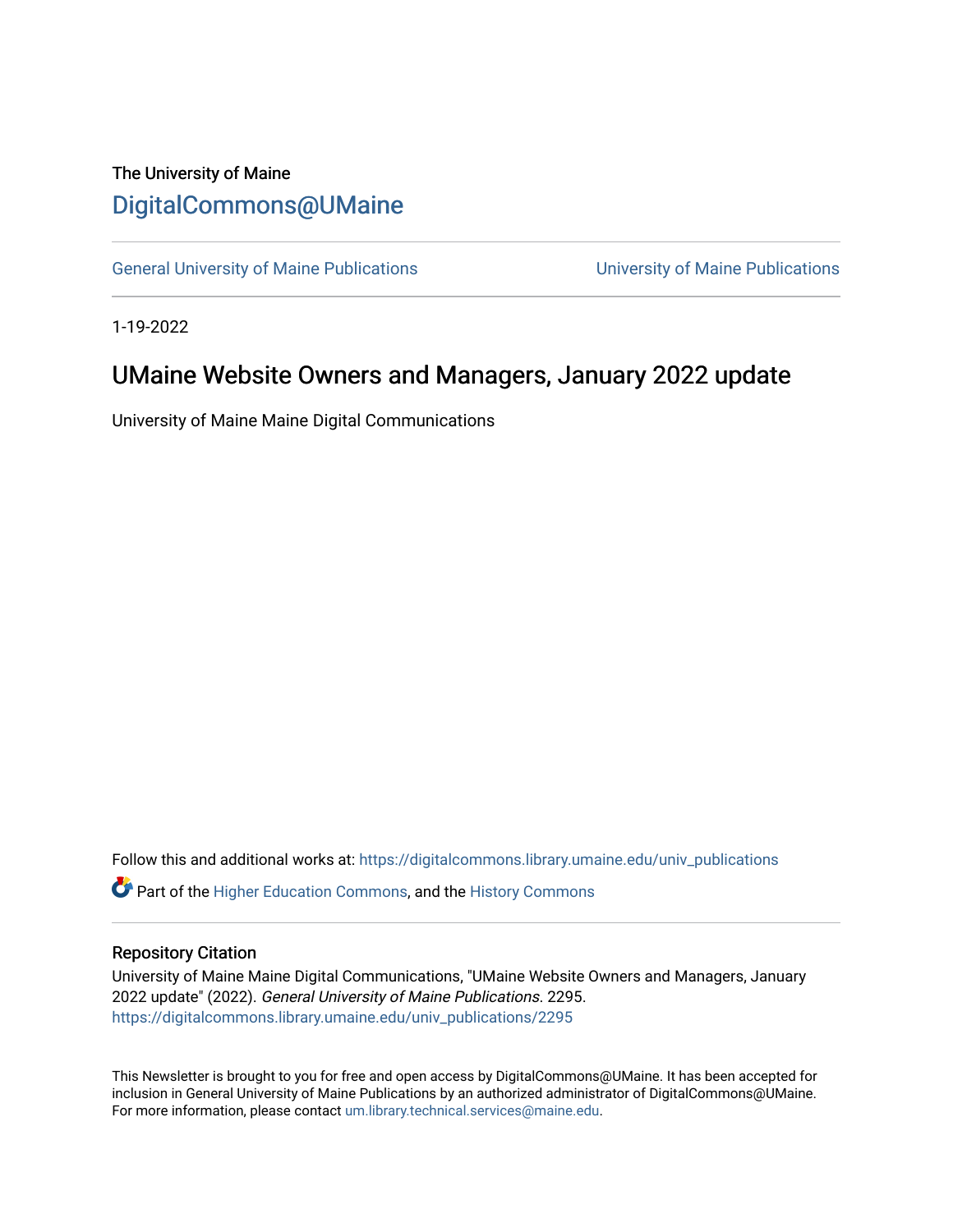

#### UMaine Website Owners and Managers — January 2022 update 1 message

UMaine Digital Communications <um.weboffice@maine.edu> Wed, Jan 19, 2022 at 9:59 AM Reply-To: UMaine Digital Communications <um.weboffice@maine.edu> To:



View this email in your browser

# UMaine website managers Community update • January 2022

You are receiving this email because you have an account in UMaine's public website system, WordPress. If you no longer manage web content, please contact us at um.weboffice@maine.edu

# In this email:

- Welcome back for spring semester
- Update: Delay in VPN requirement for website editors working remote
- Web forms and notifications
- Trainings and consultations via Zoom
- Upcoming training dates
- Training topics by appointment
- Accessibility and inclusion: Accessible document checklist

If you have a question you would like to see answered, let us know.

# Quick links:

- User guide for UMaine websites
- Contact Digital Communications for support
- University of Maine System Digital Content Management guidelines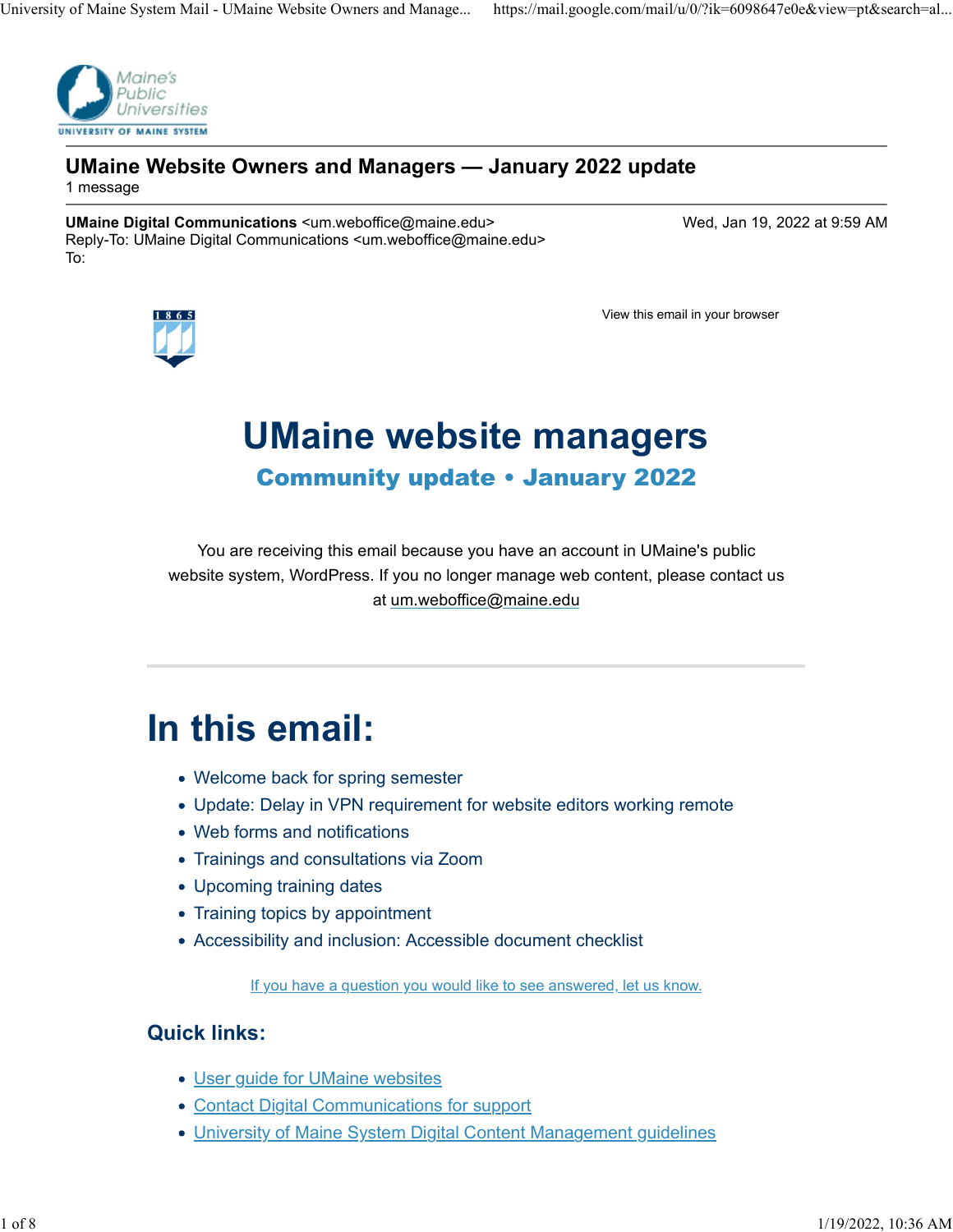# Welcome back for spring semester

Winter break flew right by for us, and this week we welcome new students in for the spring semester. This is a good time to review the list of user who have access to edit your website and remove anyone who may have retired or graduated at the end of 2021.

To see the list of accounts with access to your site, select the "Users" link in the left column of your website dashboard. You may click "remove" on any user you want to remove, or email us at um.weboffice@maine.edu with a list of who you want to remove and we can remove them.

# Update: Delay in VPN requirement for website editors working remote

The plan to require VPN connection for website editors working remotely on the website has been delayed after a brief test January 12-14. We will announce the new date for this change in a future newsletter.

We do recommend installing and using the campus VPN when working on your website, to ensure your work will not be disrupted when we do make this change again.

If you are working off campus and have not already installed the University System VPN, you may do so by following these instructions from UMS IT.

If you need assistance setting up the VPN, you can contact the IT Help Desk at:

Email: help@maine.edu Phone: 1-800-696-4357 Live chat: itsupport.maine.edu

# Web forms and notifications

By default, any web form created on the UMaine and UMaine Machias websites have an email notification that will send a copy of each submission to a predefined address. These notifications can be useful for handling incoming requests. In order to make the most of your email notifications, we recommend the following:

## Decide who should get email notifications

In some cases, no one needs to be immediately alerted when a web form is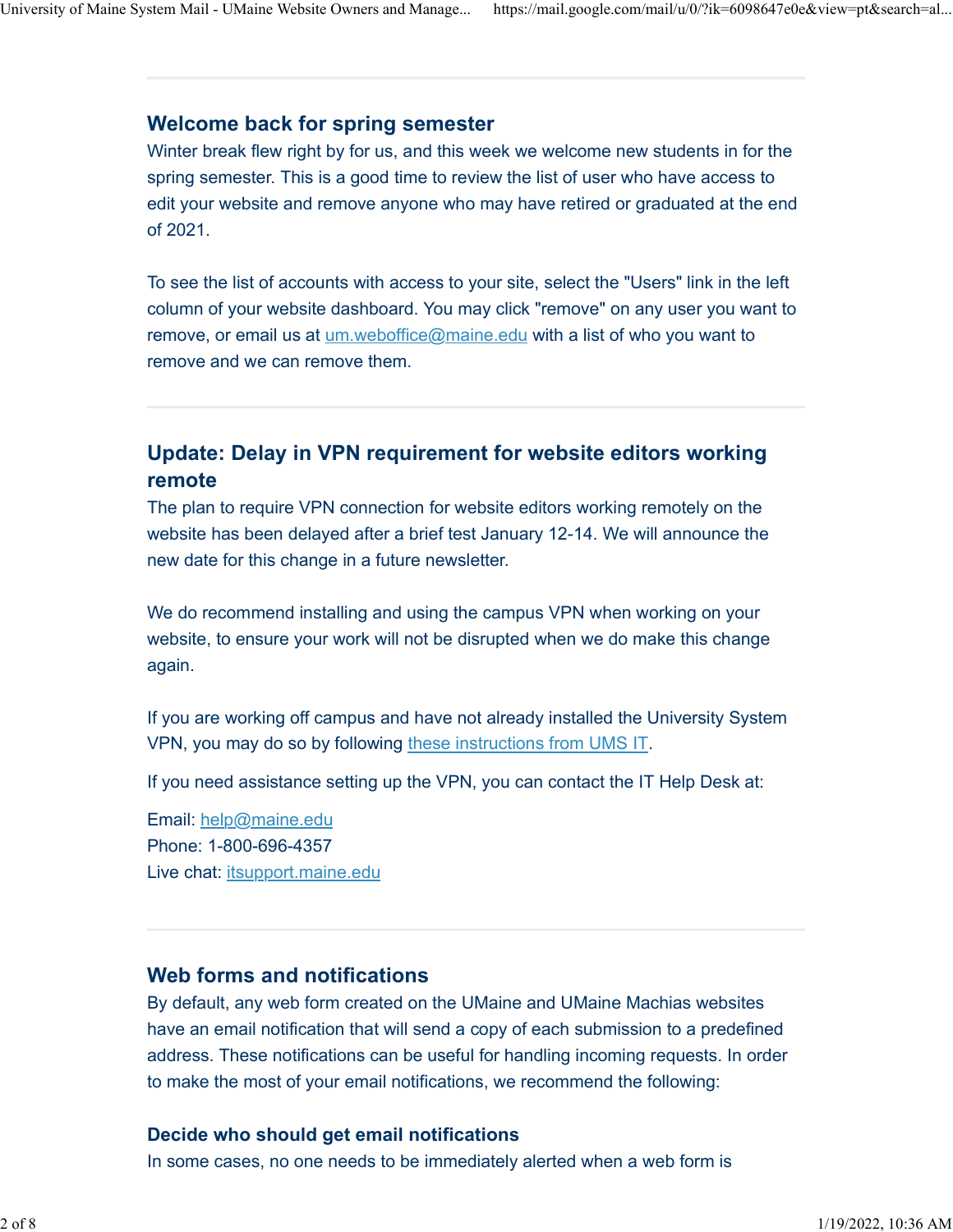submitted (for example, if the form is collecting feedback that is only reviewed at the end of a semester). If this is the case, you can turn off the notification altogether.

Most of the time you do want someone to be alerted when a form is filled out. There are three options you may use to specify the recipient of the "Send to Email" option: Enter Email, Select a Field, and Configure Routing.

#### Enter Email

You can specify an email address to receive the notification by updating the "Send to Email" field with an email address. Please remove the {admin\_email} placeholder when updating the notification to reduce unneeded email traffic.

#### Select a Field

This option is appropriate to use when the notification should go to the person filling out the form, also known as an automatic response. Your form must have an email field to use this option, and we strongly recommend you require an email address for form submissions when setting up an auto-response. ption is appropriate to use when the notification should go to the person filling<br>ption is appropriate to use when the notification should go to the person filling<br>o use this option, and we strongly recommend you require a

#### Configure Routing

This allows a notification to be sent to different email addresses depending on values selected in the form. This is useful if your form collects information that may need follow up by different people.

#### Customize the "From" name and email in the notification

By default, a notification will be seen as coming from an email address associated with web form submissions. We recommend setting specific "from" information for your notifications:

- department/group). This will ensure that anyone who clicks "reply" will have their message sent to you and not our web server's default address.
- Option 2: Use the name and email address entered into the form. This option is useful in that it allows you to click "reply" on an incoming email to respond to the person who submitted the form. If you use option 2, you must use the "Reply To" option to pick an email address from the form.

With either option, the "From Email" field must be an @maine.edu email address, as the emails are being sent from UMS servers.

#### Customize the "Subject" of the notification

By default, a notification has this as its subject line:

New submission from {form\_title}

If left as-is, every email notification received will have the same subject line, which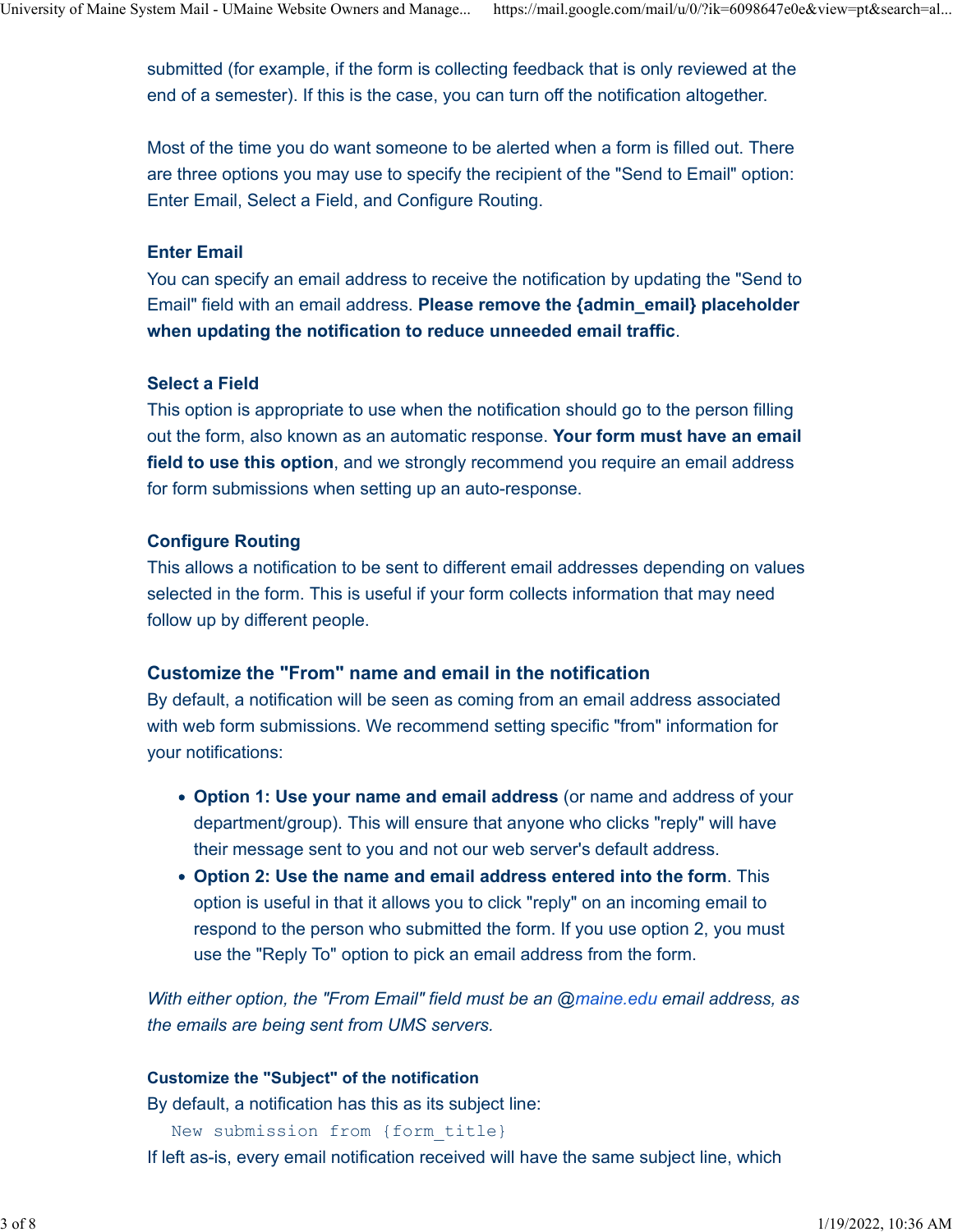may not be helpful for your inbox.

To improve this, we recommend adding a unique identifier (form variable) to the subject line. You may find a list of form variables by clicking the drop-down icon to the right of the subject line. In that list you will find your form's fields as you set them up. Adding the submitter's last name or company name may be helpful (as one example). If you are unsure of what to choose, the "Entry ID" option will add a number that is specific to that form submission.

For help in configuring your email notifications, consider our "**Beyond the basics**" website training where web forms are discussed, or email us at um.weboffice@maine.edu if you would like us to review your web form notifications with you.

## Training and consultations via Zoom

Trainings and consultations are conducted via Zoom videoconferencing. If you are unfamiliar with using Zoom and plan to attend an upcoming training session, please ensure your computer is set up to work with this technology. If you are unfamiliar with Zoom to conduct team/committee/group meetings, their online tutorials are helpful. For faculty who need help with adopting this technology for classroom instruction, training in using Zoom tailored for classwork is available from UMaine's Center for Innovation in Teaching and Learning, as is a helpful quick start guide for students.

## Upcoming training dates

Training is currently conducted via Zoom videoconferencing. More information about Zoom is available.

UMaine WordPress Basics: Alternating Thursdays, 10:30 a.m.–noon January 20, February 3 and 17

This 90-minute session covers the basics of using WordPress at UMaine — how to log in, create pages, and edit header, footer, menus, and content blocks. We welcome anyone and everyone to join us for an orientation or refresher. Email um.weboffice@maine.edu to join one of the upcoming sessions.

UMaine WordPress Beyond the Basics: Alternating Thursdays, 10:30 a.m.–noon January 27, February 10 and 24 If you need to create web forms, event calendars, or side bar features on your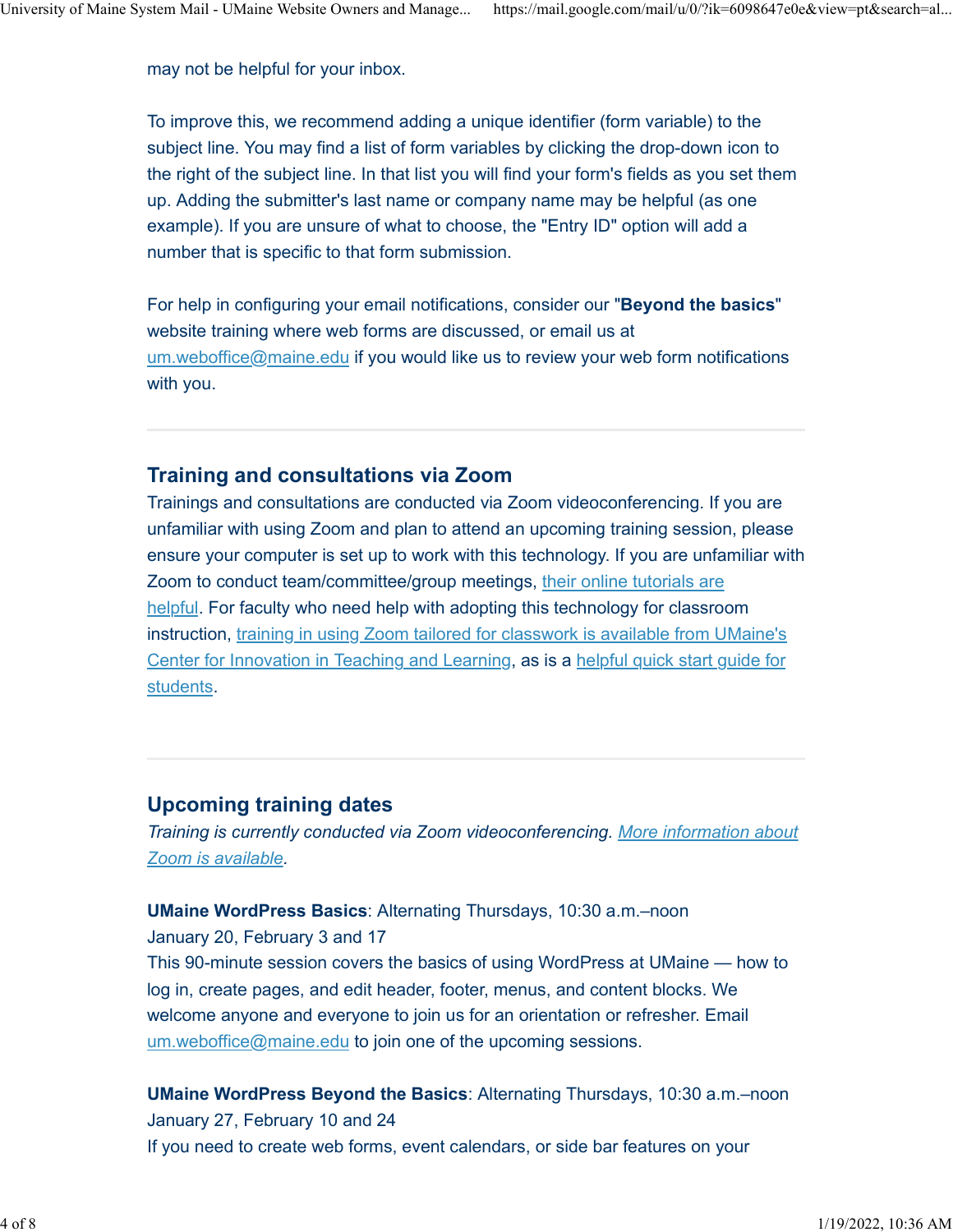website, this training is for you. In this 90-minute session we go beyond the basics of creating pages and posts, and focus on additional features you may find useful. The WordPress Basics training is a prerequisite. Please email um.weboffice@maine.edu to register for one of the upcoming dates.

Friday consultations: Every Friday, 1:30–2:30 p.m., 2:30–3:30 p.m. (two 1-hour sessions)

January 21 and 28, February 4, 11, and 18

Two 1-hour time slots are available every Friday afternoon at 1:30 and 2:30 if you are interested in a website consultation on any of our training topics, or simply want to review your website and brainstorm improvements. Email us at

um.weboffice@maine.edu and we will work together to find a convenient available date. Zoom videoconferencing is available for these sessions.

# Training topics by appointment

These training topics are available for our Friday consultations on request, and are held via Zoom videoconferencing.

## Google Analytics Workshop

Do you know how much traffic your website receives? Have you looked at Google Analytics for your website and don't know where to start? Digital Communications can create interactive data reports or dashboards with your website's data using Google Data Studio. During the workshop we will work with your website to create filterable dashboards to represent your website data in a way that is useful and meaningful. Email um.weboffice@maine.edu to schedule this workshop for an upcoming Friday consultation slot.

## UMaine Map Training

If you need to depict points of interest on campus, across the state, or around the globe, our UMaine map feature is worth exploring. In this training you will learn how to create individual map points, categorize map points together in a single map, and customize the map points by adding icons for easy visual identification. Please email um.weboffice@maine.edu to schedule.

## SEO Workshop

What is SEO? This jargon is an abbreviation for "search engine optimization," and our SEO workshops will explain what you should focus on to improve how your webpages are found by users of Google, Bing and our own UMaine site search. Please email um.weboffice@maine.edu to schedule.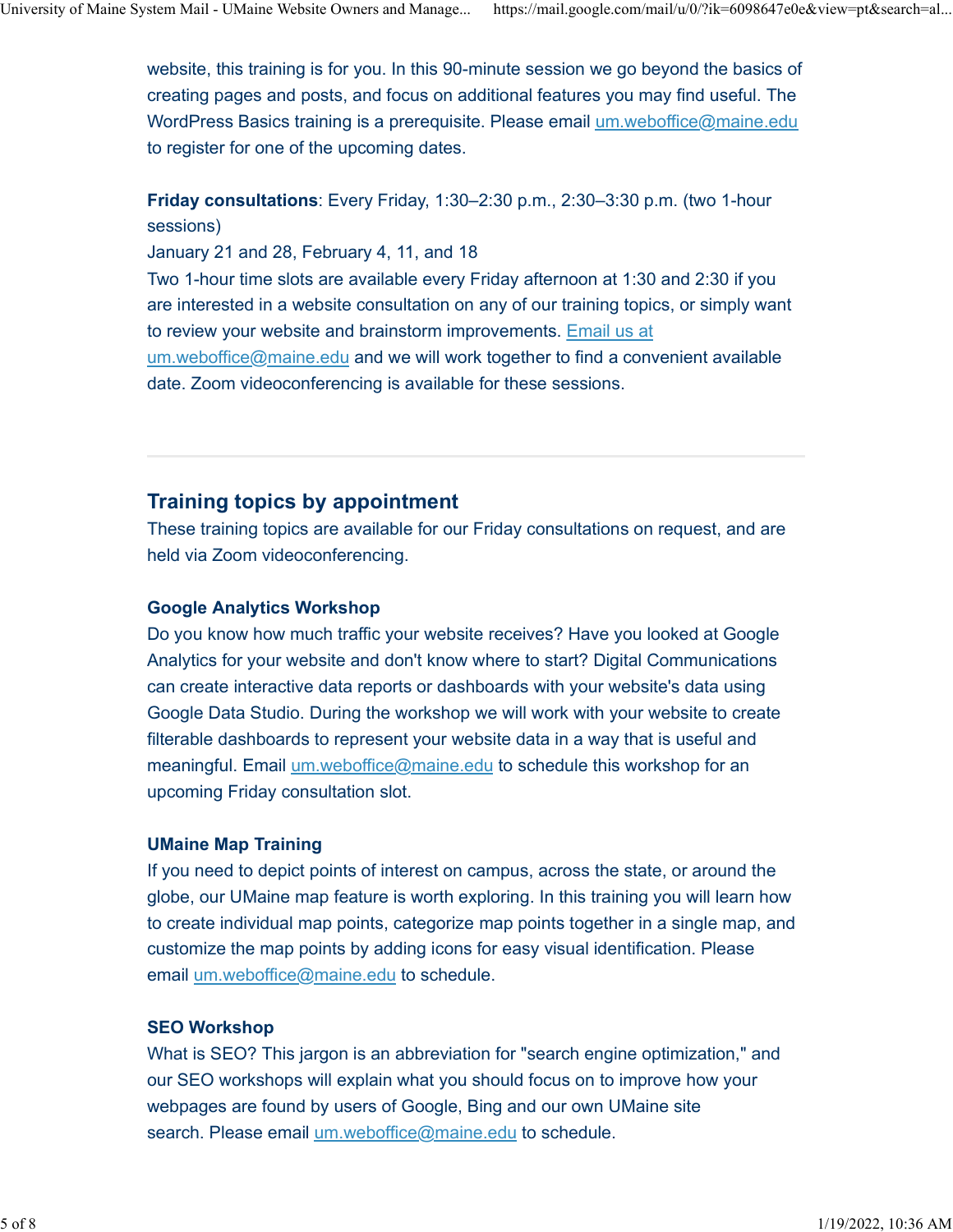#### Using Monsido to Improve Your Website

The University of Maine System has provided a website tool to aid in the important task of managing the quality and accessibility of web content. Monsido scans UMaine websites, and interactive reports are available. If you want to learn more about Monsido's reports and how you may use its information to fix broken links, find misspellings, and discover where content updates are most needed, email mike.kirby@maine.edu to get started, and review your site's scan results.

#### Creating Accessible Content for the Web

Are you new to web accessibility and want to understand best practices for your website? Do you want to better understand how to write alt text, check color contrast ratios and provide an accessible PDF for download? Digital Communications is now offering a two-hour crash course in how to ensure your digital materials for the web and website are accessible. During the workshop we will go over accessibility tenants and have an opportunity to review some of the content on your website for accessibility. Please email um.weboffice@maine.edu to schedule.

#### Website consultations

Is your website helping you meet your goals? Do you want to make improvements, but do not know where to begin? We now offer "office hours" style website consultation workshops, where we can meet to focus on your content and brainstorm improvements that can be made. Please email um.weboffice@maine.edu to schedule.

## Accessibility and inclusion: Accessible document checklist

Web accessibility has always been a requirement for UMaine websites, and has been a regular feature in our monthly newsletter. Ensuring your content is accessible is part of an inclusive communication strategy.

If your website has documents such as PDF, Word, Excel or Powerpoint files for download and viewing, those files must also abide by web accessibility standards. Adobe Acrobat DC offers an accessibility checker, and through the University of Maine System you can subscribe to this software at a cost of \$123 per year. If you subscribe to Adobe Creative Cloud, Adobe Acrobat DC is already included in that license.

The most straightforward way to ensure a PDF you create is accessible is to start with a document that has been created with accessibility in mind. For this reason we offer the following checklist that should help reduce problems with the documents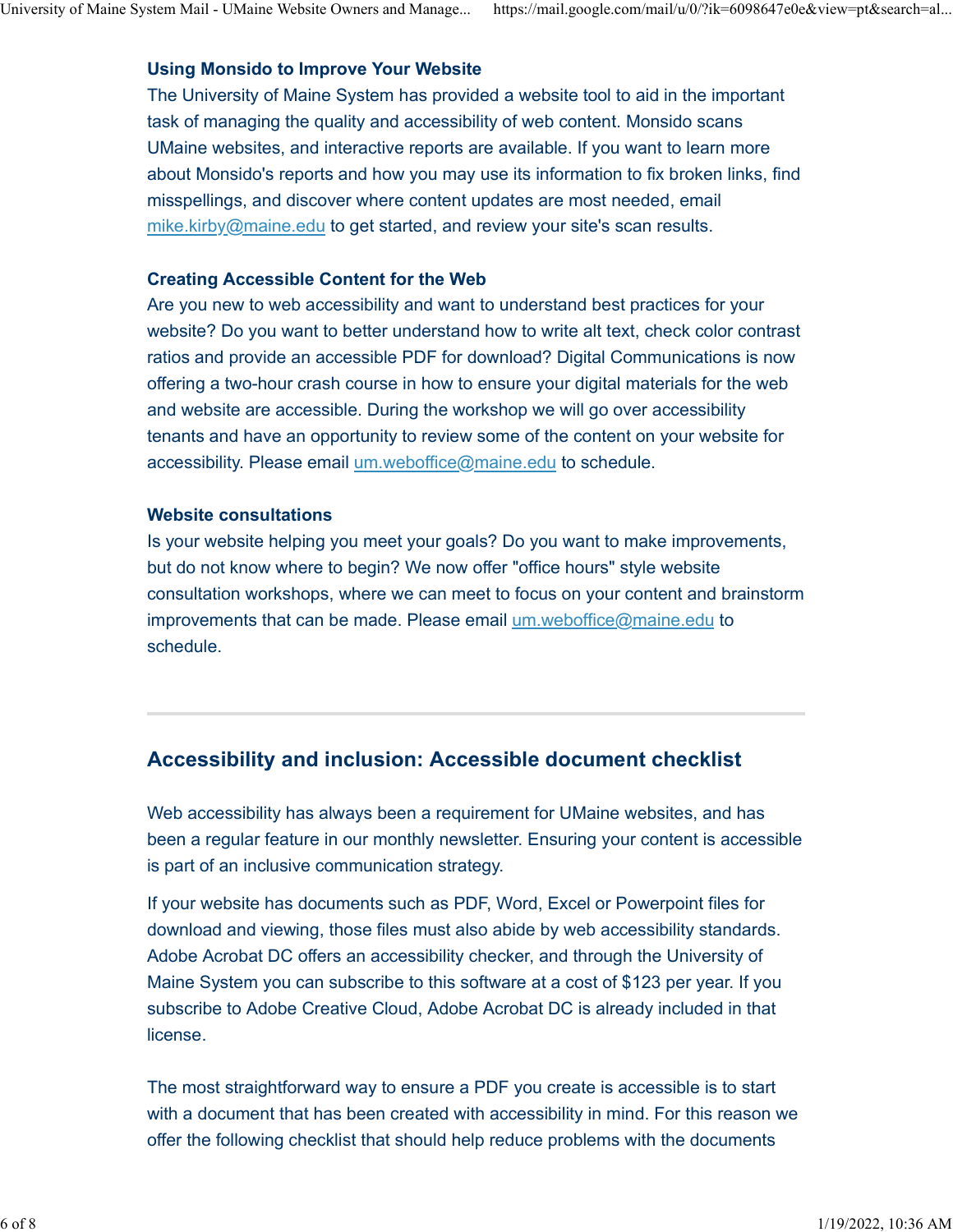you create.

#### Accessible document checklist

- Use headings in descending order
- Add descriptive text to images unless purely decorative
- Check color contrast guidelines
- Numbered lists for when content is in order
- Bullet point list for unordered content
- Tables and graphs are clearly labeled and all data is represented in writing as represented in-image
- Links are clearly labeled
- Add page numbers
- Use sans serif fonts whenever possible (Calibri, Ariel, Helvetica, Verdana); be consistent with font
- Ensure the font-weight is heavy enough so that someone with low vision can read it
- Name files clearly to indicate the purpose
- Only use underline for links, not for emphasis
- Tables: Table headers must be used/turned on. Tables can only be used for tabular data. Do not use it for formatting. Break up complex tables into separate simpler ones if needed, with a header row for each
- Small text is at least in 14 pt font
- Large text is at least in 18 pt font

If you have any questions about web accessibility, or want to see us cover an accessibility topic in a future newsletter, please get in touch with us at um.weboffice@maine.edu.

> We hope you have found this update from Digital Communications helpful. Feel free to forward this newsletter to a colleague: